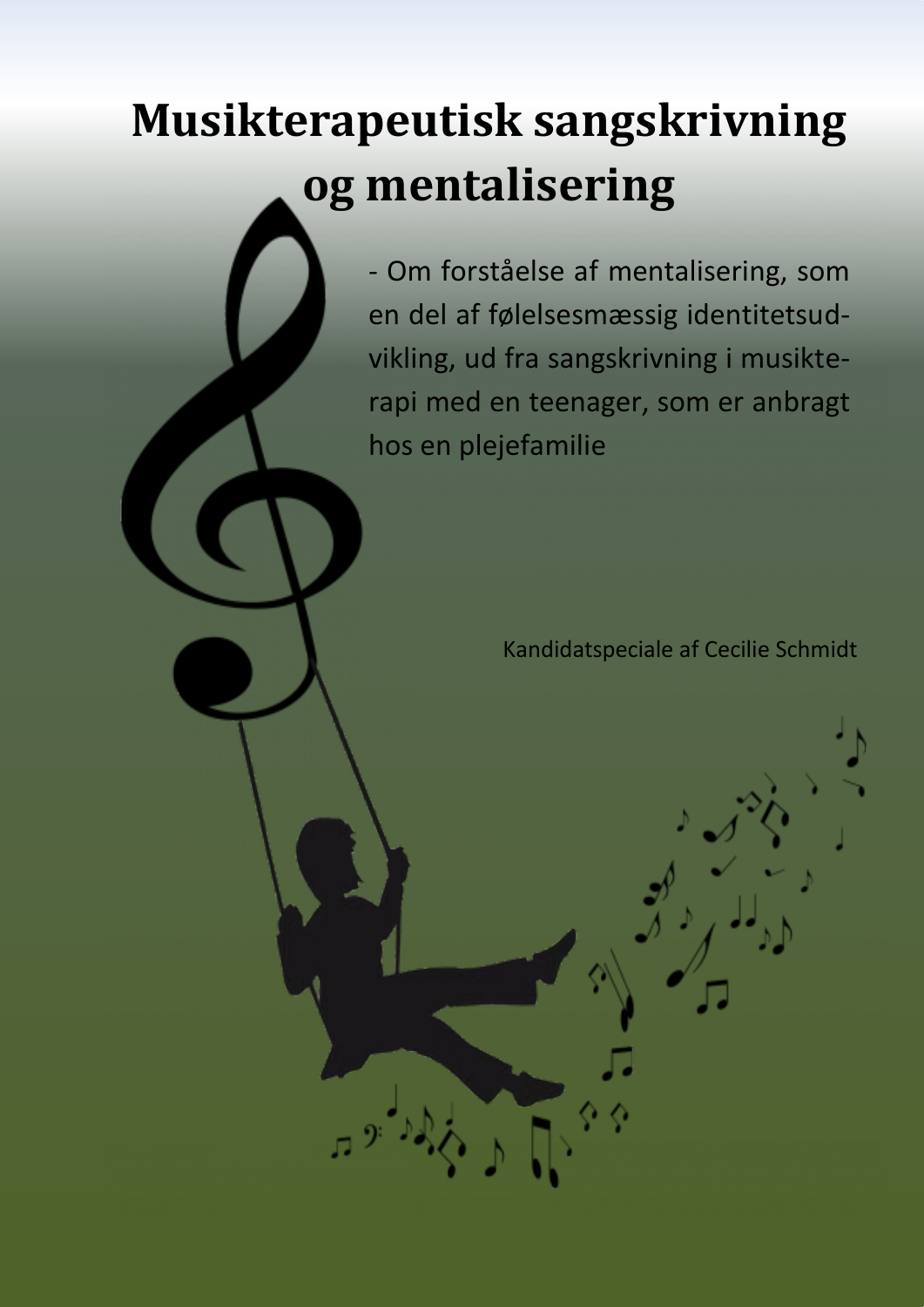

- Om forståelse af mentalisering, som en del af følelsesmæssig identitetsudvikling, ud fra sangskrivning i musikterapi med en teenager, som er anbragt hos en plejefamilie

Lavet af Cecilie Schmidt

………………………………………………………….

Vejleder: Stine Lindahl Jacobsen

Kandidatspeciale i musikterapi

Institut for kommunikation, Aalborg Universitet

Maj 2013

Antal normalsider v/2400 tegn pr. side: 78,76